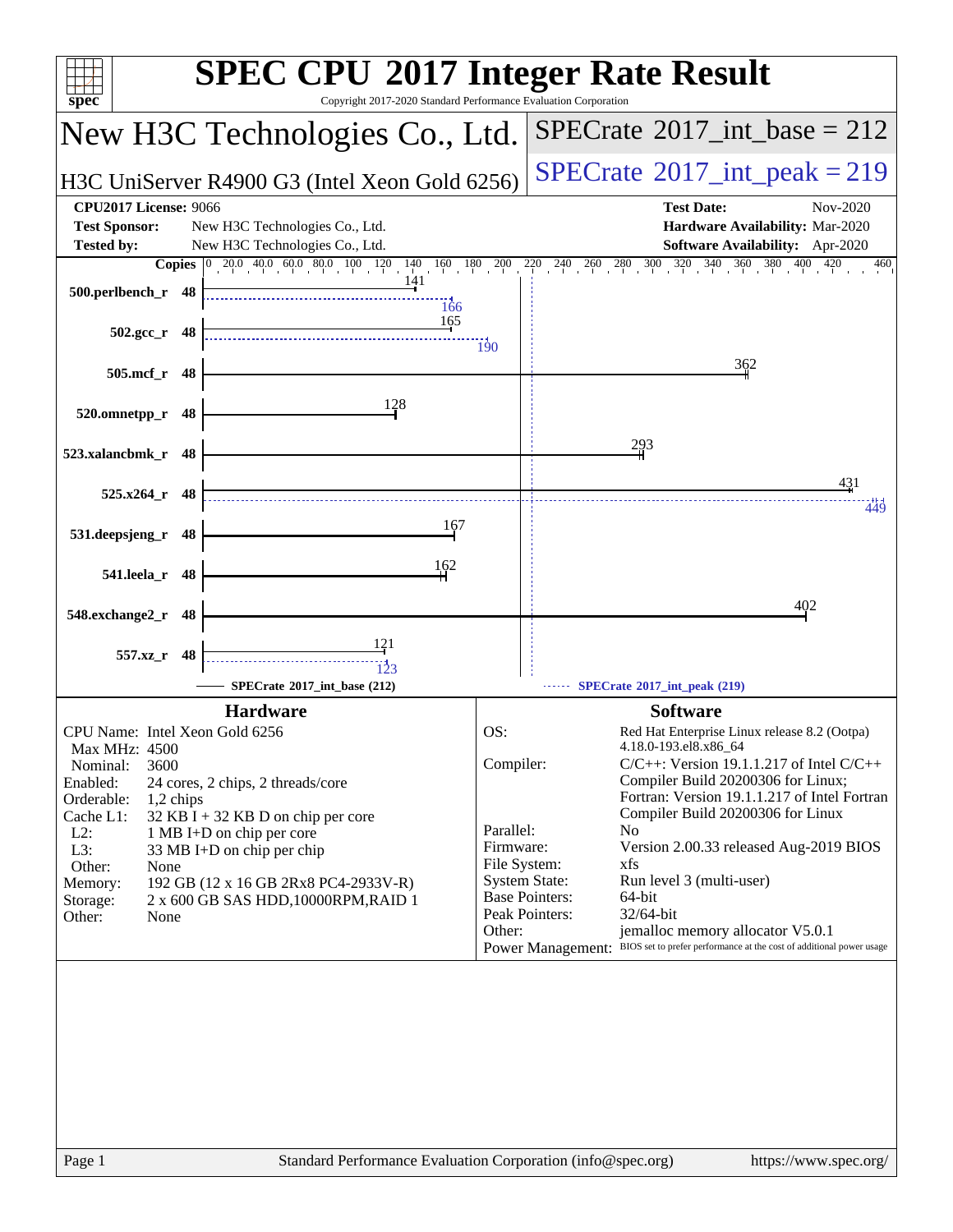

Copyright 2017-2020 Standard Performance Evaluation Corporation

## New H3C Technologies Co., Ltd.

H3C UniServer R4900 G3 (Intel Xeon Gold 6256) [SPECrate](http://www.spec.org/auto/cpu2017/Docs/result-fields.html#SPECrate2017intpeak)<sup>®</sup>[2017\\_int\\_peak = 2](http://www.spec.org/auto/cpu2017/Docs/result-fields.html#SPECrate2017intpeak)19

 $SPECTate$ <sup>®</sup>[2017\\_int\\_base =](http://www.spec.org/auto/cpu2017/Docs/result-fields.html#SPECrate2017intbase) 212

**[Test Sponsor:](http://www.spec.org/auto/cpu2017/Docs/result-fields.html#TestSponsor)** New H3C Technologies Co., Ltd. **[Hardware Availability:](http://www.spec.org/auto/cpu2017/Docs/result-fields.html#HardwareAvailability)** Mar-2020 **[Tested by:](http://www.spec.org/auto/cpu2017/Docs/result-fields.html#Testedby)** New H3C Technologies Co., Ltd. **[Software Availability:](http://www.spec.org/auto/cpu2017/Docs/result-fields.html#SoftwareAvailability)** Apr-2020

**[CPU2017 License:](http://www.spec.org/auto/cpu2017/Docs/result-fields.html#CPU2017License)** 9066 **[Test Date:](http://www.spec.org/auto/cpu2017/Docs/result-fields.html#TestDate)** Nov-2020

#### **[Results Table](http://www.spec.org/auto/cpu2017/Docs/result-fields.html#ResultsTable)**

|                                          |               |                |         | <b>Base</b>    |       |                |       |               |                |              | <b>Peak</b>    |              |                |              |
|------------------------------------------|---------------|----------------|---------|----------------|-------|----------------|-------|---------------|----------------|--------------|----------------|--------------|----------------|--------------|
| <b>Benchmark</b>                         | <b>Copies</b> | <b>Seconds</b> | Ratio   | <b>Seconds</b> | Ratio | <b>Seconds</b> | Ratio | <b>Copies</b> | <b>Seconds</b> | <b>Ratio</b> | <b>Seconds</b> | <b>Ratio</b> | <b>Seconds</b> | <b>Ratio</b> |
| 500.perlbench_r                          | 48            | 542            | 141     | 541            | 141   | 538            | 142   | 48            | 461            | 166          | 461            | 166          | 462            | 165          |
| $502.\text{gcc}_{r}$                     | 48            | 411            | 165     | 412            | 165   | 412            | 165   | 48            | 358            | 190          | 358            | 190          | 358            | 190          |
| $505$ .mcf r                             | 48            | 214            | 362     | 213            | 364   | 215            | 361   | 48            | 214            | 362          | 213            | 364          | 215            | 361          |
| 520.omnetpp_r                            | 48            | 492            | 128     | 492            | 128   | 490            | 129   | 48            | 492            | 128          | 492            | 128          | 490            | 129          |
| 523.xalancbmk r                          | 48            | 173            | 293     | 173            | 294   | 174            | 291   | 48            | 173            | 293          | 173            | 294          | 174            | 291          |
| 525.x264 r                               | 48            | 194            | 433     | 195            | 431   | 195            | 431   | 48            | 187            | 449          | 185            | 454          | 188            | 446          |
| 531.deepsjeng_r                          | 48            | 329            | 167     | 328            | 168   | 328            | 167   | 48            | 329            | 167          | 328            | 168          | 328            | 167          |
| 541.leela r                              | 48            | 490            | 162     | 502            | 158   | 492            | 162   | 48            | 490            | 162          | 502            | 158          | 492            | <u>162</u>   |
| 548.exchange2_r                          | 48            | 313            | 402     | 313            | 402   | 313            | 402   | 48            | 313            | 402          | 313            | 402          | 313            | 402          |
| 557.xz r                                 | 48            | 429            | 121     | 430            | 121   | 428            | 121   | 48            | 423            | 123          | 423            | 123          | 424            | 122          |
| $SPECrate^{\circ}2017$ int base =<br>212 |               |                |         |                |       |                |       |               |                |              |                |              |                |              |
| $CDEDC = 1.6904E^{-1}$ and $1.1$         |               |                | $A + A$ |                |       |                |       |               |                |              |                |              |                |              |

**[SPECrate](http://www.spec.org/auto/cpu2017/Docs/result-fields.html#SPECrate2017intpeak)[2017\\_int\\_peak =](http://www.spec.org/auto/cpu2017/Docs/result-fields.html#SPECrate2017intpeak) 219**

Results appear in the [order in which they were run](http://www.spec.org/auto/cpu2017/Docs/result-fields.html#RunOrder). Bold underlined text [indicates a median measurement](http://www.spec.org/auto/cpu2017/Docs/result-fields.html#Median).

#### **[Compiler Notes](http://www.spec.org/auto/cpu2017/Docs/result-fields.html#CompilerNotes)**

The inconsistent Compiler version information under Compiler Version section is due to a discrepancy in Intel Compiler. The correct version of C/C++ compiler is: Version 19.1.1.217 Build 20200306 Compiler for Linux The correct version of Fortran compiler is: Version 19.1.1.217 Build 20200306 Compiler for Linux

#### **[Submit Notes](http://www.spec.org/auto/cpu2017/Docs/result-fields.html#SubmitNotes)**

 The numactl mechanism was used to bind copies to processors. The config file option 'submit' was used to generate numactl commands to bind each copy to a specific processor. For details, please see the config file.

#### **[Operating System Notes](http://www.spec.org/auto/cpu2017/Docs/result-fields.html#OperatingSystemNotes)**

Stack size set to unlimited using "ulimit -s unlimited"

#### **[Environment Variables Notes](http://www.spec.org/auto/cpu2017/Docs/result-fields.html#EnvironmentVariablesNotes)**

```
Environment variables set by runcpu before the start of the run:
LD_LIBRARY_PATH =
      "/home/speccpu/lib/intel64:/home/speccpu/lib/ia32:/home/speccpu/je5.0.1-
      32"
MALLOC_CONF = "retain:true"
```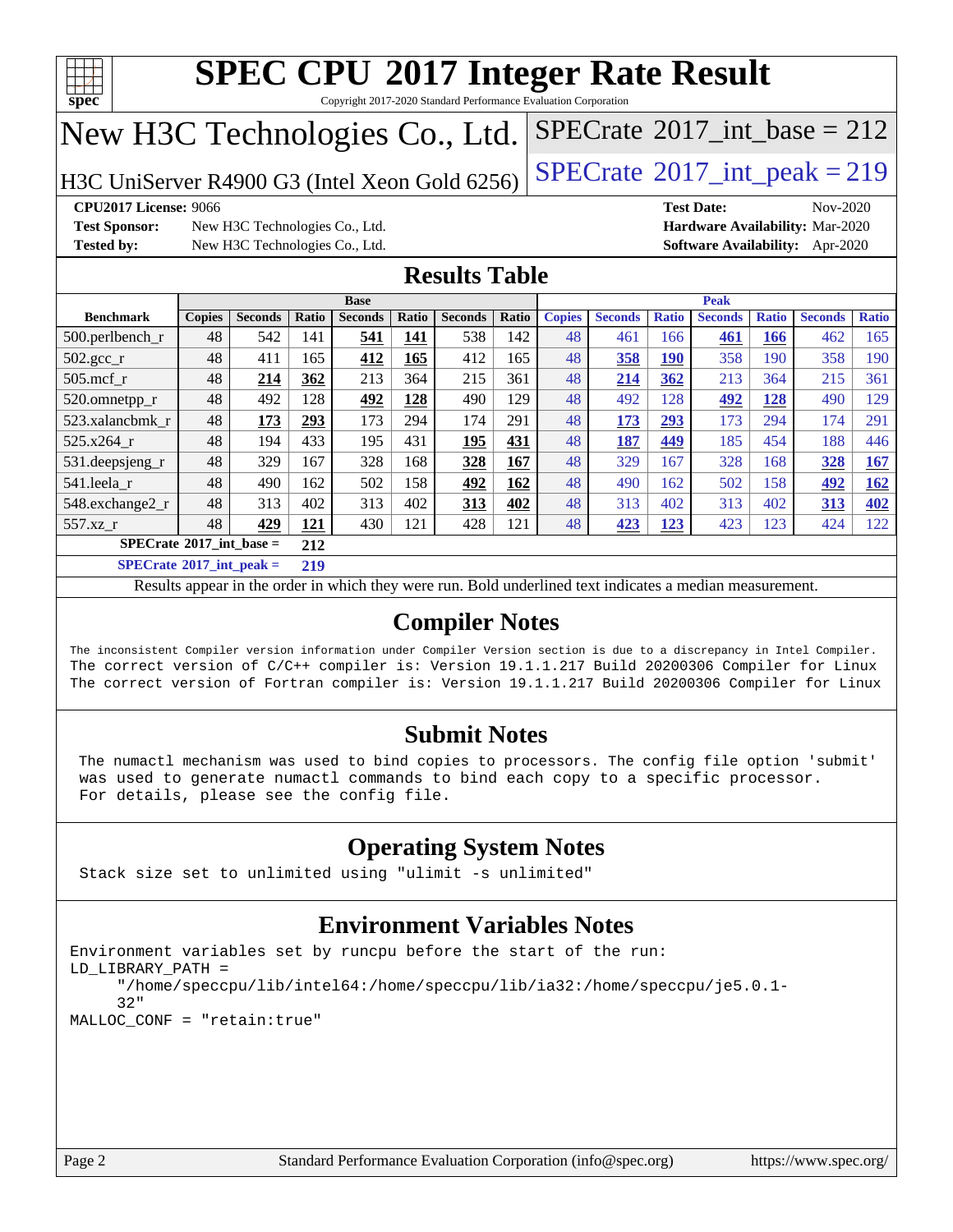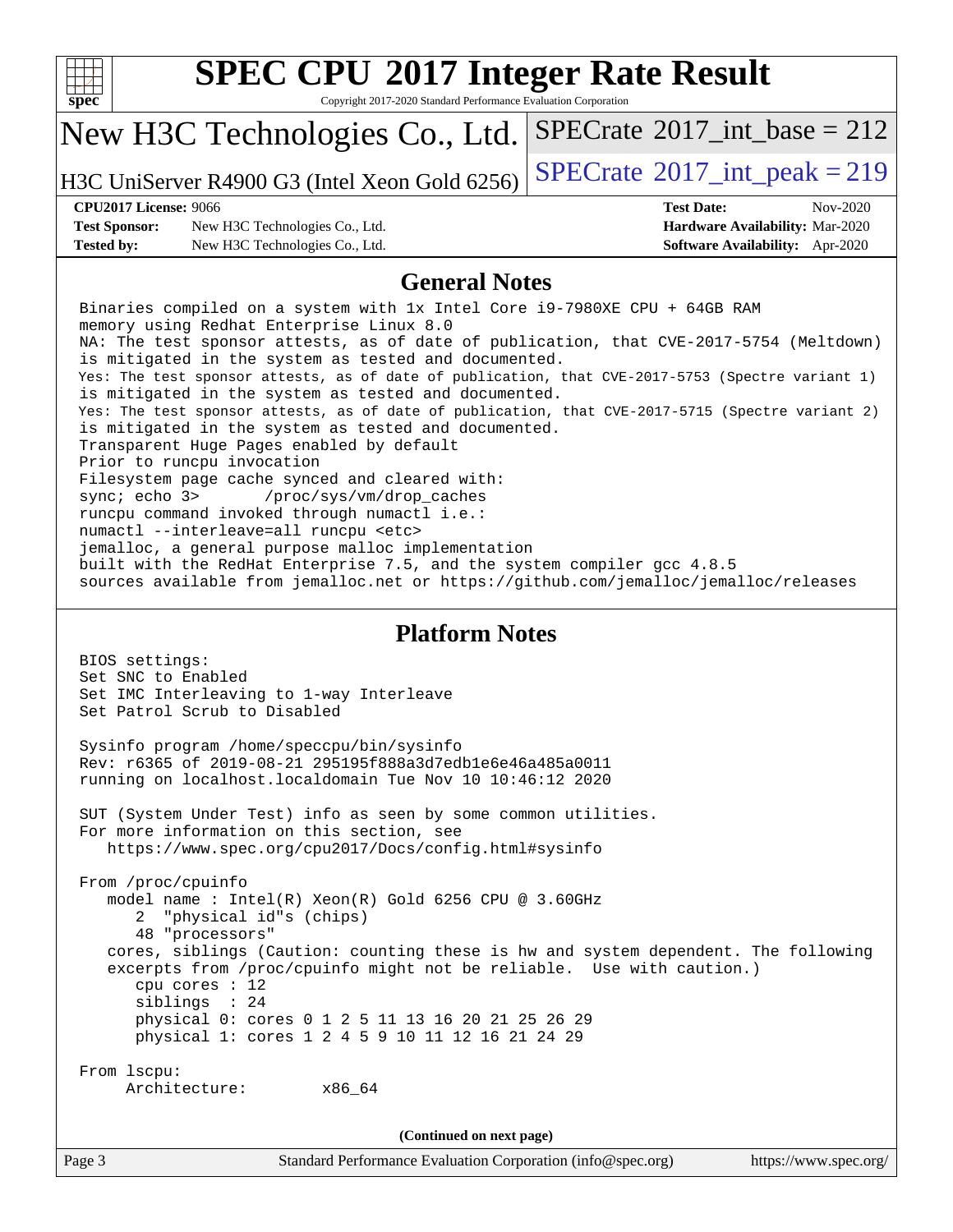

Copyright 2017-2020 Standard Performance Evaluation Corporation

## New H3C Technologies Co., Ltd.

H3C UniServer R4900 G3 (Intel Xeon Gold 6256) [SPECrate](http://www.spec.org/auto/cpu2017/Docs/result-fields.html#SPECrate2017intpeak)<sup>®</sup>[2017\\_int\\_peak = 2](http://www.spec.org/auto/cpu2017/Docs/result-fields.html#SPECrate2017intpeak)19

 $SPECrate$ <sup>®</sup>[2017\\_int\\_base =](http://www.spec.org/auto/cpu2017/Docs/result-fields.html#SPECrate2017intbase) 212

**[Test Sponsor:](http://www.spec.org/auto/cpu2017/Docs/result-fields.html#TestSponsor)** New H3C Technologies Co., Ltd. **[Hardware Availability:](http://www.spec.org/auto/cpu2017/Docs/result-fields.html#HardwareAvailability)** Mar-2020 **[Tested by:](http://www.spec.org/auto/cpu2017/Docs/result-fields.html#Testedby)** New H3C Technologies Co., Ltd. **[Software Availability:](http://www.spec.org/auto/cpu2017/Docs/result-fields.html#SoftwareAvailability)** Apr-2020

**[CPU2017 License:](http://www.spec.org/auto/cpu2017/Docs/result-fields.html#CPU2017License)** 9066 **[Test Date:](http://www.spec.org/auto/cpu2017/Docs/result-fields.html#TestDate)** Nov-2020

#### **[Platform Notes \(Continued\)](http://www.spec.org/auto/cpu2017/Docs/result-fields.html#PlatformNotes)**

| $CPU$ op-mode( $s$ ):                       | $32$ -bit, $64$ -bit                                                                 |  |  |  |  |
|---------------------------------------------|--------------------------------------------------------------------------------------|--|--|--|--|
| Byte Order:                                 | Little Endian                                                                        |  |  |  |  |
| CPU(s):                                     | 48                                                                                   |  |  |  |  |
| On-line CPU(s) list: $0-47$                 |                                                                                      |  |  |  |  |
| Thread( $s$ ) per core:                     | 2                                                                                    |  |  |  |  |
| $Core(s)$ per socket:                       | 12                                                                                   |  |  |  |  |
| Socket(s):                                  | $\overline{a}$                                                                       |  |  |  |  |
| NUMA $node(s):$                             | 4                                                                                    |  |  |  |  |
| Vendor ID:                                  | GenuineIntel                                                                         |  |  |  |  |
| CPU family:                                 | 6                                                                                    |  |  |  |  |
| Model:                                      | 85                                                                                   |  |  |  |  |
| Model name:                                 | $Intel(R)$ Xeon $(R)$ Gold 6256 CPU @ 3.60GHz                                        |  |  |  |  |
| Stepping:                                   | $7\overline{ }$                                                                      |  |  |  |  |
| CPU MHz:                                    | 4224.097                                                                             |  |  |  |  |
| $CPU$ max $MHz$ :                           | 4500.0000                                                                            |  |  |  |  |
| CPU min MHz:                                | 1200.0000                                                                            |  |  |  |  |
| BogoMIPS:                                   | 7200.00                                                                              |  |  |  |  |
| Virtualization:                             | $VT - x$                                                                             |  |  |  |  |
| L1d cache:                                  | 32K                                                                                  |  |  |  |  |
| Lli cache:                                  | 32K                                                                                  |  |  |  |  |
| $L2$ cache:                                 | 1024K                                                                                |  |  |  |  |
| L3 cache:                                   | 33792K                                                                               |  |  |  |  |
| NUMA $node0$ $CPU(s)$ :                     | $0-2$ , 6, 9, 10, 24 - 26, 30, 33, 34                                                |  |  |  |  |
| NUMA $node1$ $CPU(s):$                      | 3-5, 7, 8, 11, 27-29, 31, 32, 35                                                     |  |  |  |  |
| NUMA $node2$ $CPU(s):$                      | 12, 13, 16, 17, 20, 22, 36, 37, 40, 41, 44, 46                                       |  |  |  |  |
| NUMA $node3$ $CPU(s):$                      | 14, 15, 18, 19, 21, 23, 38, 39, 42, 43, 45, 47                                       |  |  |  |  |
| Flaqs:                                      | fpu vme de pse tsc msr pae mce cx8 apic sep mtrr pge mca cmov                        |  |  |  |  |
|                                             | pat pse36 clflush dts acpi mmx fxsr sse sse2 ss ht tm pbe syscall nx pdpe1gb rdtscp  |  |  |  |  |
|                                             | lm constant_tsc art arch_perfmon pebs bts rep_good nopl xtopology nonstop_tsc cpuid  |  |  |  |  |
|                                             | aperfmperf pni pclmulqdq dtes64 monitor ds_cpl vmx smx est tm2 ssse3 sdbg fma cx16   |  |  |  |  |
|                                             | xtpr pdcm pcid dca sse4_1 sse4_2 x2apic movbe popcnt tsc_deadline_timer aes xsave    |  |  |  |  |
|                                             | avx f16c rdrand lahf_lm abm 3dnowprefetch cpuid_fault epb cat_13 cdp_13              |  |  |  |  |
|                                             | invpcid_single intel_ppin ssbd mba ibrs ibpb stibp ibrs_enhanced tpr_shadow vnmi     |  |  |  |  |
|                                             | flexpriority ept vpid fsgsbase tsc_adjust bmil hle avx2 smep bmi2 erms invpcid rtm   |  |  |  |  |
|                                             | cqm mpx rdt_a avx512f avx512dq rdseed adx smap clflushopt clwb intel_pt avx512cd     |  |  |  |  |
|                                             | avx512bw avx512vl xsaveopt xsavec xgetbvl xsaves cqm_llc cqm_occup_llc cqm_mbm_total |  |  |  |  |
|                                             | cqm_mbm_local dtherm ida arat pln pts pku ospke avx512_vnni md_clear flush_l1d       |  |  |  |  |
| arch_capabilities                           |                                                                                      |  |  |  |  |
|                                             |                                                                                      |  |  |  |  |
| /proc/cpuinfo cache data                    |                                                                                      |  |  |  |  |
| cache size : 33792 KB                       |                                                                                      |  |  |  |  |
|                                             |                                                                                      |  |  |  |  |
|                                             | From numactl --hardware WARNING: a numactl 'node' might or might not correspond to a |  |  |  |  |
| physical chip.                              |                                                                                      |  |  |  |  |
| $available: 4 nodes (0-3)$                  |                                                                                      |  |  |  |  |
| node 0 cpus: 0 1 2 6 9 10 24 25 26 30 33 34 |                                                                                      |  |  |  |  |
| node 0 size: 46665 MB                       |                                                                                      |  |  |  |  |
|                                             |                                                                                      |  |  |  |  |
|                                             | (Continued on next page)                                                             |  |  |  |  |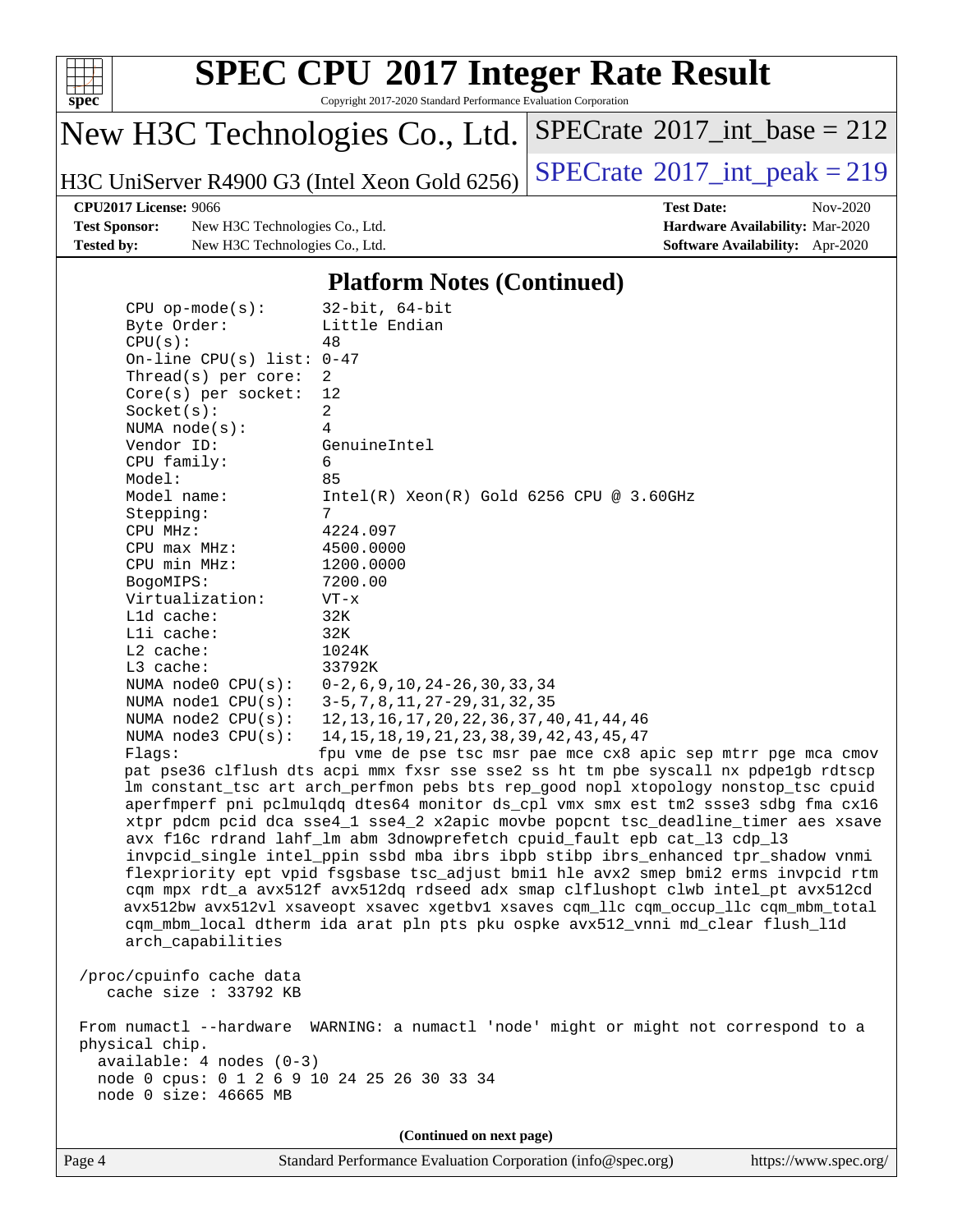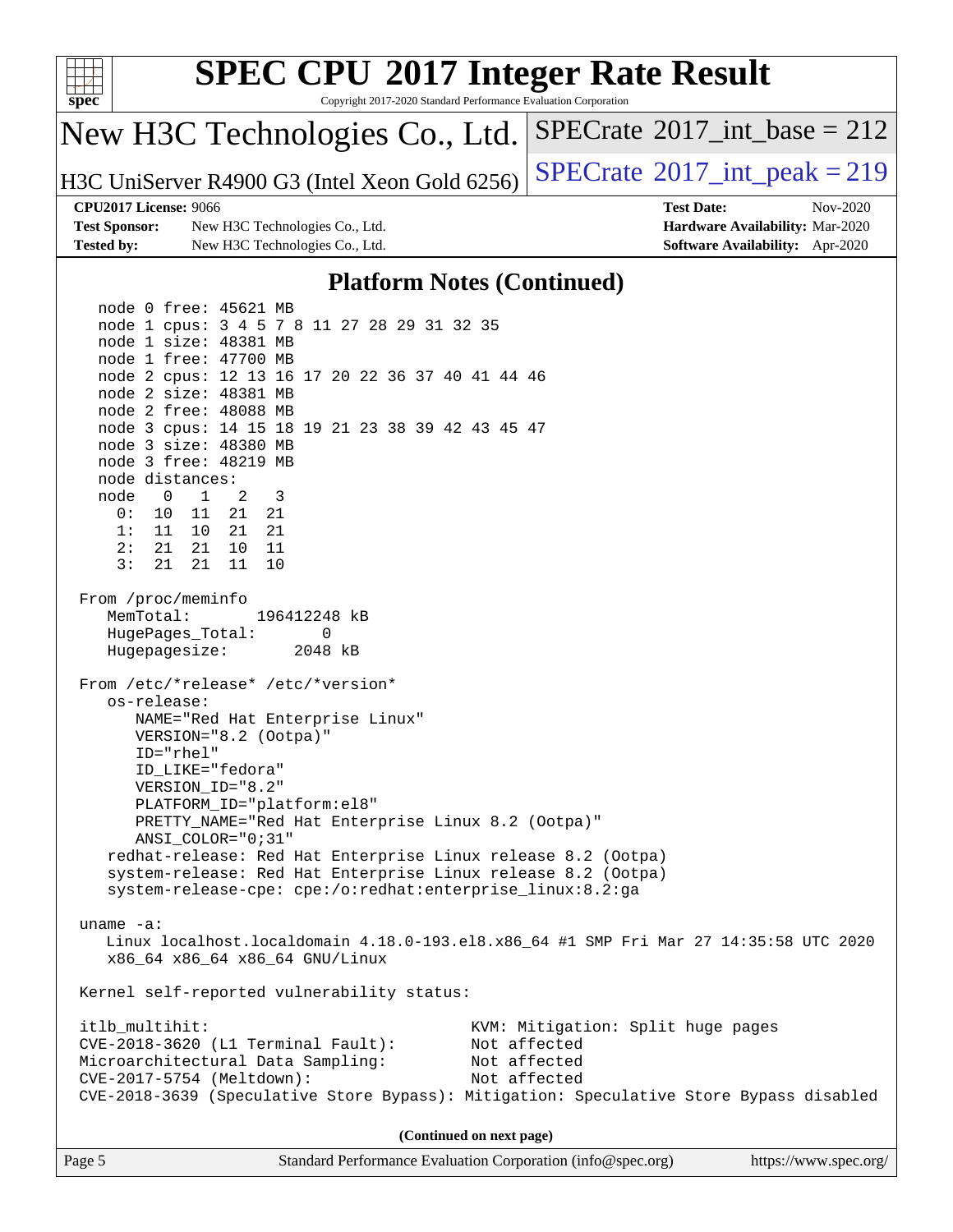| spec                                      |                                                                                                                                                                                                                                                                                                                                                                                                                                                                                                                                        | <b>SPEC CPU®2017 Integer Rate Result</b><br>Copyright 2017-2020 Standard Performance Evaluation Corporation                                                                                                                                                                                                                                                                                                                                                                                                                                        |
|-------------------------------------------|----------------------------------------------------------------------------------------------------------------------------------------------------------------------------------------------------------------------------------------------------------------------------------------------------------------------------------------------------------------------------------------------------------------------------------------------------------------------------------------------------------------------------------------|----------------------------------------------------------------------------------------------------------------------------------------------------------------------------------------------------------------------------------------------------------------------------------------------------------------------------------------------------------------------------------------------------------------------------------------------------------------------------------------------------------------------------------------------------|
|                                           | New H3C Technologies Co., Ltd.                                                                                                                                                                                                                                                                                                                                                                                                                                                                                                         | $SPECrate^{\circledast}2017\_int\_base = 212$                                                                                                                                                                                                                                                                                                                                                                                                                                                                                                      |
|                                           | H3C UniServer R4900 G3 (Intel Xeon Gold 6256)                                                                                                                                                                                                                                                                                                                                                                                                                                                                                          | $SPECrate^{\circ}2017\_int\_peak = 219$                                                                                                                                                                                                                                                                                                                                                                                                                                                                                                            |
| <b>Test Sponsor:</b><br><b>Tested by:</b> | <b>CPU2017 License: 9066</b><br>New H3C Technologies Co., Ltd.<br>New H3C Technologies Co., Ltd.                                                                                                                                                                                                                                                                                                                                                                                                                                       | <b>Test Date:</b><br>Nov-2020<br>Hardware Availability: Mar-2020<br><b>Software Availability:</b> Apr-2020                                                                                                                                                                                                                                                                                                                                                                                                                                         |
|                                           |                                                                                                                                                                                                                                                                                                                                                                                                                                                                                                                                        | <b>Platform Notes (Continued)</b>                                                                                                                                                                                                                                                                                                                                                                                                                                                                                                                  |
| Memory:                                   | CVE-2017-5753 (Spectre variant 1):<br>$CVE-2017-5715$ (Spectre variant 2):<br>tsx_async_abort:<br>run-level 3 Nov 10 10:45<br>SPEC is set to: /home/speccpu<br>Filesystem<br>Type<br>/dev/mapper/rhel-home xfs<br>503G<br>From /sys/devices/virtual/dmi/id<br>BIOS:<br>American Megatrends Inc. 2.00.33 08/22/2019<br>Vendor:<br>H3C<br>Product: RS33M2C9S<br>Product Family: Rack<br>frequent changes to hardware, firmware, and the "DMTF SMBIOS" standard.<br>12x NO DIMM NO DIMM<br>12x Samsung M393A2K43CB2-CVF 16 GB 2 rank 2933 | via prctl and seccomp<br>Mitigation: usercopy/swapgs barriers and __user<br>pointer sanitization<br>Mitigation: Enhanced IBRS, IBPB: conditional,<br>RSB filling<br>Mitigation: Clear CPU buffers; SMT vulnerable<br>Size Used Avail Use% Mounted on<br>64G 439G 13% / home<br>Additional information from dmidecode follows. WARNING: Use caution when you interpret<br>this section. The 'dmidecode' program reads system data which is "intended to allow<br>hardware to be accurately determined", but the intent may not be met, as there are |
|                                           | (End of data from sysinfo program)                                                                                                                                                                                                                                                                                                                                                                                                                                                                                                     |                                                                                                                                                                                                                                                                                                                                                                                                                                                                                                                                                    |
|                                           | -----------------------                                                                                                                                                                                                                                                                                                                                                                                                                                                                                                                | <b>Compiler Version Notes</b><br>===================================                                                                                                                                                                                                                                                                                                                                                                                                                                                                               |
|                                           | $502.$ gcc_r(peak)                                                                                                                                                                                                                                                                                                                                                                                                                                                                                                                     |                                                                                                                                                                                                                                                                                                                                                                                                                                                                                                                                                    |
|                                           | Intel(R) C Compiler for applications running on IA-32, Version 2021.1 NextGen<br>Build 20200304<br>Copyright (C) 1985-2020 Intel Corporation. All rights reserved.                                                                                                                                                                                                                                                                                                                                                                     |                                                                                                                                                                                                                                                                                                                                                                                                                                                                                                                                                    |
| C                                         | 500.perlbench_r(base) 502.gcc_r(base) 505.mcf_r(base, peak)<br>525.x264_r(base, peak) 557.xz_r(base)                                                                                                                                                                                                                                                                                                                                                                                                                                   |                                                                                                                                                                                                                                                                                                                                                                                                                                                                                                                                                    |
|                                           | Intel(R) C Compiler for applications running on $Intel(R) 64$ , Version 2021.1<br>NextGen Build 20200304<br>Copyright (C) 1985-2020 Intel Corporation. All rights reserved.                                                                                                                                                                                                                                                                                                                                                            |                                                                                                                                                                                                                                                                                                                                                                                                                                                                                                                                                    |
|                                           |                                                                                                                                                                                                                                                                                                                                                                                                                                                                                                                                        | (Continued on next page)                                                                                                                                                                                                                                                                                                                                                                                                                                                                                                                           |
| Page 6                                    |                                                                                                                                                                                                                                                                                                                                                                                                                                                                                                                                        | Standard Performance Evaluation Corporation (info@spec.org)<br>https://www.spec.org/                                                                                                                                                                                                                                                                                                                                                                                                                                                               |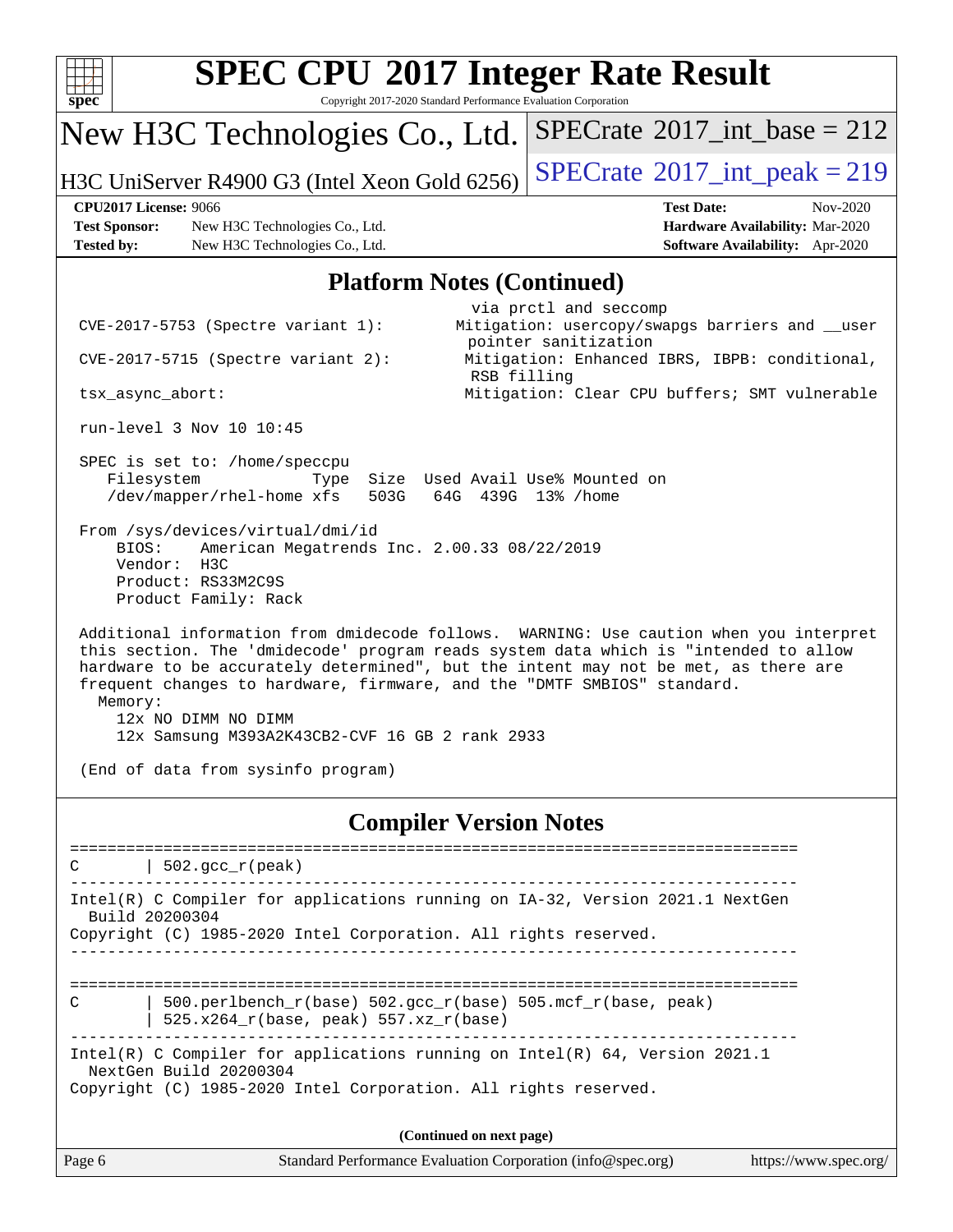| $spec^*$                                                                  | <b>SPEC CPU®2017 Integer Rate Result</b><br>Copyright 2017-2020 Standard Performance Evaluation Corporation                                                                                                                                                                         |                                                                                         |          |
|---------------------------------------------------------------------------|-------------------------------------------------------------------------------------------------------------------------------------------------------------------------------------------------------------------------------------------------------------------------------------|-----------------------------------------------------------------------------------------|----------|
|                                                                           | New H3C Technologies Co., Ltd.                                                                                                                                                                                                                                                      | $SPECrate^{\circ}2017\_int\_base = 212$                                                 |          |
|                                                                           | H3C UniServer R4900 G3 (Intel Xeon Gold 6256)                                                                                                                                                                                                                                       | $SPECTate@2017_int\_peak = 219$                                                         |          |
| <b>CPU2017 License: 9066</b><br><b>Test Sponsor:</b><br><b>Tested by:</b> | New H3C Technologies Co., Ltd.<br>New H3C Technologies Co., Ltd.                                                                                                                                                                                                                    | <b>Test Date:</b><br>Hardware Availability: Mar-2020<br>Software Availability: Apr-2020 | Nov-2020 |
|                                                                           | <b>Compiler Version Notes (Continued)</b>                                                                                                                                                                                                                                           |                                                                                         |          |
|                                                                           |                                                                                                                                                                                                                                                                                     |                                                                                         |          |
|                                                                           | 500.perlbench_r(peak) 557.xz_r(peak)                                                                                                                                                                                                                                                |                                                                                         |          |
|                                                                           | Intel(R) C Intel(R) 64 Compiler for applications running on Intel(R) 64,<br>Version 19.1.1.217 Build 20200306<br>Copyright (C) 1985-2020 Intel Corporation. All rights reserved.                                                                                                    |                                                                                         |          |
| С                                                                         | $  502.\text{gcc_r(peak)}$                                                                                                                                                                                                                                                          |                                                                                         |          |
|                                                                           | Intel(R) C Compiler for applications running on IA-32, Version 2021.1 NextGen<br>Build 20200304<br>Copyright (C) 1985-2020 Intel Corporation. All rights reserved.                                                                                                                  |                                                                                         |          |
| C                                                                         | 500.perlbench_r(base) 502.gcc_r(base) 505.mcf_r(base, peak)<br>525.x264_r(base, peak) 557.xz_r(base)<br>Intel(R) C Compiler for applications running on $Intel(R) 64$ , Version 2021.1<br>NextGen Build 20200304<br>Copyright (C) 1985-2020 Intel Corporation. All rights reserved. |                                                                                         |          |
| С                                                                         | 500.perlbench_r(peak) 557.xz_r(peak)                                                                                                                                                                                                                                                |                                                                                         |          |
|                                                                           | Intel(R) C Intel(R) 64 Compiler for applications running on Intel(R) 64,<br>Version 19.1.1.217 Build 20200306<br>Copyright (C) 1985-2020 Intel Corporation. All rights reserved.<br>-------                                                                                         |                                                                                         |          |
| C                                                                         | $  502.\text{sec}_r(\text{peak})$<br>. <u>.</u> .                                                                                                                                                                                                                                   |                                                                                         |          |
|                                                                           | Intel(R) C Compiler for applications running on IA-32, Version 2021.1 NextGen<br>Build 20200304<br>Copyright (C) 1985-2020 Intel Corporation. All rights reserved.<br>__________________                                                                                            |                                                                                         |          |
| С                                                                         | 500.perlbench_r(base) 502.gcc_r(base) 505.mcf_r(base, peak)<br>$525.x264_r(base, peak) 557.xz_r(base)$                                                                                                                                                                              |                                                                                         |          |
|                                                                           | (Continued on next page)                                                                                                                                                                                                                                                            |                                                                                         |          |
| Page 7                                                                    | Standard Performance Evaluation Corporation (info@spec.org)                                                                                                                                                                                                                         | https://www.spec.org/                                                                   |          |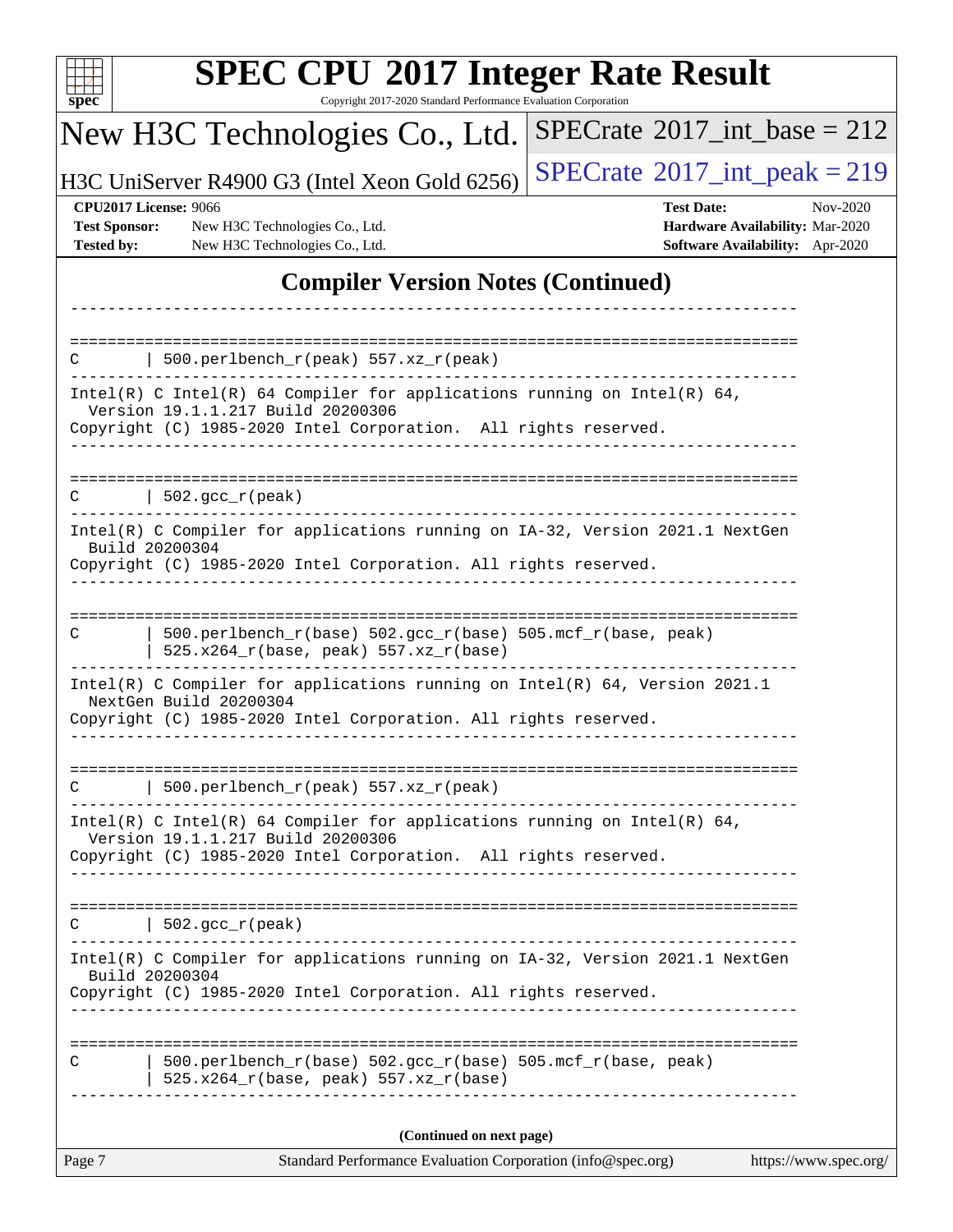

Copyright 2017-2020 Standard Performance Evaluation Corporation

## New H3C Technologies Co., Ltd.

H3C UniServer R4900 G3 (Intel Xeon Gold 6256) [SPECrate](http://www.spec.org/auto/cpu2017/Docs/result-fields.html#SPECrate2017intpeak)<sup>®</sup>[2017\\_int\\_peak = 2](http://www.spec.org/auto/cpu2017/Docs/result-fields.html#SPECrate2017intpeak)19

 $SPECrate$ <sup>®</sup>[2017\\_int\\_base =](http://www.spec.org/auto/cpu2017/Docs/result-fields.html#SPECrate2017intbase) 212

**[Test Sponsor:](http://www.spec.org/auto/cpu2017/Docs/result-fields.html#TestSponsor)** New H3C Technologies Co., Ltd. **[Hardware Availability:](http://www.spec.org/auto/cpu2017/Docs/result-fields.html#HardwareAvailability)** Mar-2020 **[Tested by:](http://www.spec.org/auto/cpu2017/Docs/result-fields.html#Testedby)** New H3C Technologies Co., Ltd. **[Software Availability:](http://www.spec.org/auto/cpu2017/Docs/result-fields.html#SoftwareAvailability)** Apr-2020

**[CPU2017 License:](http://www.spec.org/auto/cpu2017/Docs/result-fields.html#CPU2017License)** 9066 **[Test Date:](http://www.spec.org/auto/cpu2017/Docs/result-fields.html#TestDate)** Nov-2020

#### **[Compiler Version Notes \(Continued\)](http://www.spec.org/auto/cpu2017/Docs/result-fields.html#CompilerVersionNotes)**

| Intel(R) C Compiler for applications running on Intel(R) $64$ , Version 2021.1<br>NextGen Build 20200304                                                                                 |
|------------------------------------------------------------------------------------------------------------------------------------------------------------------------------------------|
| Copyright (C) 1985-2020 Intel Corporation. All rights reserved.                                                                                                                          |
|                                                                                                                                                                                          |
| 500.perlbench_r(peak) 557.xz_r(peak)<br>C                                                                                                                                                |
| Intel(R) C Intel(R) 64 Compiler for applications running on Intel(R) 64,<br>Version 19.1.1.217 Build 20200306<br>Copyright (C) 1985-2020 Intel Corporation. All rights reserved.         |
|                                                                                                                                                                                          |
| 520.omnetpp_r(base, peak) 523.xalancbmk_r(base, peak)<br>$C++$<br>531.deepsjeng r(base, peak) 541.leela r(base, peak)                                                                    |
| Intel(R) C++ Compiler for applications running on Intel(R) 64, Version 2021.1<br>NextGen Build 20200304                                                                                  |
| Copyright (C) 1985-2020 Intel Corporation. All rights reserved.                                                                                                                          |
| Fortran   548.exchange2 $r(base, peak)$                                                                                                                                                  |
| $Intel(R)$ Fortran Intel(R) 64 Compiler for applications running on Intel(R)<br>64, Version 19.1.1.217 Build 20200306<br>Copyright (C) 1985-2020 Intel Corporation. All rights reserved. |
|                                                                                                                                                                                          |

#### **[Base Compiler Invocation](http://www.spec.org/auto/cpu2017/Docs/result-fields.html#BaseCompilerInvocation)**

[C benchmarks](http://www.spec.org/auto/cpu2017/Docs/result-fields.html#Cbenchmarks): [icc](http://www.spec.org/cpu2017/results/res2020q4/cpu2017-20201112-24388.flags.html#user_CCbase_intel_icc_66fc1ee009f7361af1fbd72ca7dcefbb700085f36577c54f309893dd4ec40d12360134090235512931783d35fd58c0460139e722d5067c5574d8eaf2b3e37e92)

[C++ benchmarks:](http://www.spec.org/auto/cpu2017/Docs/result-fields.html#CXXbenchmarks) [icpc](http://www.spec.org/cpu2017/results/res2020q4/cpu2017-20201112-24388.flags.html#user_CXXbase_intel_icpc_c510b6838c7f56d33e37e94d029a35b4a7bccf4766a728ee175e80a419847e808290a9b78be685c44ab727ea267ec2f070ec5dc83b407c0218cded6866a35d07)

[Fortran benchmarks](http://www.spec.org/auto/cpu2017/Docs/result-fields.html#Fortranbenchmarks): [ifort](http://www.spec.org/cpu2017/results/res2020q4/cpu2017-20201112-24388.flags.html#user_FCbase_intel_ifort_8111460550e3ca792625aed983ce982f94888b8b503583aa7ba2b8303487b4d8a21a13e7191a45c5fd58ff318f48f9492884d4413fa793fd88dd292cad7027ca)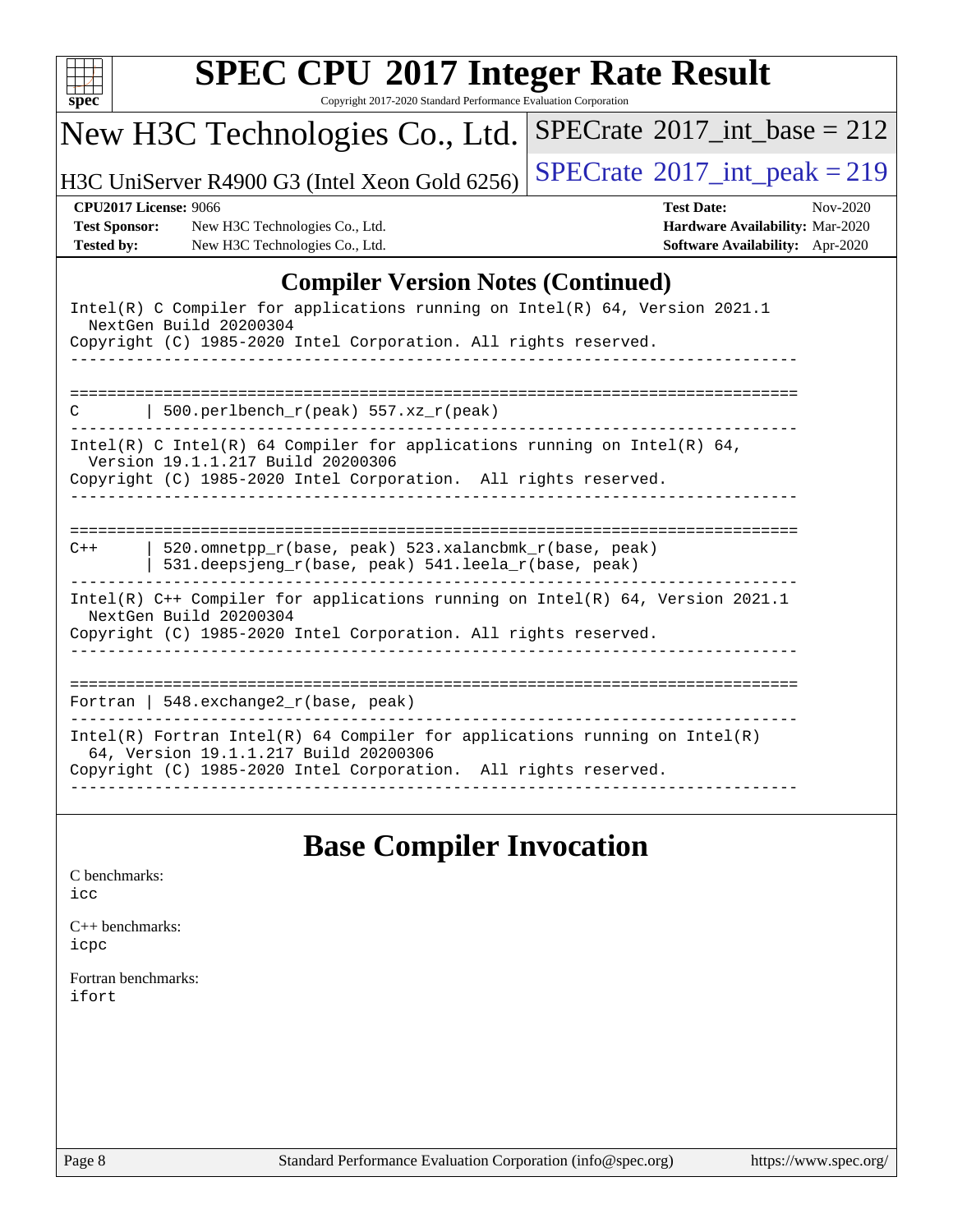

Copyright 2017-2020 Standard Performance Evaluation Corporation

### New H3C Technologies Co., Ltd.

H3C UniServer R4900 G3 (Intel Xeon Gold 6256)  $\vert$  [SPECrate](http://www.spec.org/auto/cpu2017/Docs/result-fields.html#SPECrate2017intpeak)®[2017\\_int\\_peak = 2](http://www.spec.org/auto/cpu2017/Docs/result-fields.html#SPECrate2017intpeak)19

 $SPECTate$ <sup>®</sup>[2017\\_int\\_base =](http://www.spec.org/auto/cpu2017/Docs/result-fields.html#SPECrate2017intbase) 212

**[Test Sponsor:](http://www.spec.org/auto/cpu2017/Docs/result-fields.html#TestSponsor)** New H3C Technologies Co., Ltd. **[Hardware Availability:](http://www.spec.org/auto/cpu2017/Docs/result-fields.html#HardwareAvailability)** Mar-2020 **[Tested by:](http://www.spec.org/auto/cpu2017/Docs/result-fields.html#Testedby)** New H3C Technologies Co., Ltd. **[Software Availability:](http://www.spec.org/auto/cpu2017/Docs/result-fields.html#SoftwareAvailability)** Apr-2020

**[CPU2017 License:](http://www.spec.org/auto/cpu2017/Docs/result-fields.html#CPU2017License)** 9066 **[Test Date:](http://www.spec.org/auto/cpu2017/Docs/result-fields.html#TestDate)** Nov-2020

### **[Base Portability Flags](http://www.spec.org/auto/cpu2017/Docs/result-fields.html#BasePortabilityFlags)**

 500.perlbench\_r: [-DSPEC\\_LP64](http://www.spec.org/cpu2017/results/res2020q4/cpu2017-20201112-24388.flags.html#b500.perlbench_r_basePORTABILITY_DSPEC_LP64) [-DSPEC\\_LINUX\\_X64](http://www.spec.org/cpu2017/results/res2020q4/cpu2017-20201112-24388.flags.html#b500.perlbench_r_baseCPORTABILITY_DSPEC_LINUX_X64) 502.gcc\_r: [-DSPEC\\_LP64](http://www.spec.org/cpu2017/results/res2020q4/cpu2017-20201112-24388.flags.html#suite_basePORTABILITY502_gcc_r_DSPEC_LP64) 505.mcf\_r: [-DSPEC\\_LP64](http://www.spec.org/cpu2017/results/res2020q4/cpu2017-20201112-24388.flags.html#suite_basePORTABILITY505_mcf_r_DSPEC_LP64) 520.omnetpp\_r: [-DSPEC\\_LP64](http://www.spec.org/cpu2017/results/res2020q4/cpu2017-20201112-24388.flags.html#suite_basePORTABILITY520_omnetpp_r_DSPEC_LP64) 523.xalancbmk\_r: [-DSPEC\\_LP64](http://www.spec.org/cpu2017/results/res2020q4/cpu2017-20201112-24388.flags.html#suite_basePORTABILITY523_xalancbmk_r_DSPEC_LP64) [-DSPEC\\_LINUX](http://www.spec.org/cpu2017/results/res2020q4/cpu2017-20201112-24388.flags.html#b523.xalancbmk_r_baseCXXPORTABILITY_DSPEC_LINUX) 525.x264\_r: [-DSPEC\\_LP64](http://www.spec.org/cpu2017/results/res2020q4/cpu2017-20201112-24388.flags.html#suite_basePORTABILITY525_x264_r_DSPEC_LP64) 531.deepsjeng\_r: [-DSPEC\\_LP64](http://www.spec.org/cpu2017/results/res2020q4/cpu2017-20201112-24388.flags.html#suite_basePORTABILITY531_deepsjeng_r_DSPEC_LP64) 541.leela\_r: [-DSPEC\\_LP64](http://www.spec.org/cpu2017/results/res2020q4/cpu2017-20201112-24388.flags.html#suite_basePORTABILITY541_leela_r_DSPEC_LP64) 548.exchange2\_r: [-DSPEC\\_LP64](http://www.spec.org/cpu2017/results/res2020q4/cpu2017-20201112-24388.flags.html#suite_basePORTABILITY548_exchange2_r_DSPEC_LP64) 557.xz\_r: [-DSPEC\\_LP64](http://www.spec.org/cpu2017/results/res2020q4/cpu2017-20201112-24388.flags.html#suite_basePORTABILITY557_xz_r_DSPEC_LP64)

#### **[Base Optimization Flags](http://www.spec.org/auto/cpu2017/Docs/result-fields.html#BaseOptimizationFlags)**

#### [C benchmarks](http://www.spec.org/auto/cpu2017/Docs/result-fields.html#Cbenchmarks):

```
-m64 -qnextgen -std=c11
-Wl,-plugin-opt=-x86-branches-within-32B-boundaries -Wl,-z,muldefs
-xCORE-AVX512 -O3 -ffast-math -flto -mfpmath=sse -funroll-loops
-fuse-ld=gold -qopt-mem-layout-trans=4
-L/usr/local/IntelCompiler19/compilers_and_libraries_2020.1.217/linux/compiler/lib/intel64_lin
-lqkmalloc
```
#### [C++ benchmarks](http://www.spec.org/auto/cpu2017/Docs/result-fields.html#CXXbenchmarks):

```
-m64 -qnextgen -Wl,-plugin-opt=-x86-branches-within-32B-boundaries
-Wl,-z,muldefs -xCORE-AVX512 -O3 -ffast-math -flto -mfpmath=sse
-funroll-loops -fuse-ld=gold -qopt-mem-layout-trans=4
-L/usr/local/IntelCompiler19/compilers_and_libraries_2020.1.217/linux/compiler/lib/intel64_lin
-lqkmalloc
```
#### [Fortran benchmarks:](http://www.spec.org/auto/cpu2017/Docs/result-fields.html#Fortranbenchmarks)

```
-m64 -Wl,-plugin-opt=-x86-branches-within-32B-boundaries -Wl,-z,muldefs
-xCORE-AVX512 -O3 -ipo -no-prec-div -qopt-mem-layout-trans=4
-nostandard-realloc-lhs -align array32byte -auto
-mbranches-within-32B-boundaries
-L/usr/local/IntelCompiler19/compilers_and_libraries_2020.1.217/linux/compiler/lib/intel64_lin
-lqkmalloc
```
### **[Peak Compiler Invocation](http://www.spec.org/auto/cpu2017/Docs/result-fields.html#PeakCompilerInvocation)**

[C benchmarks](http://www.spec.org/auto/cpu2017/Docs/result-fields.html#Cbenchmarks):

[icc](http://www.spec.org/cpu2017/results/res2020q4/cpu2017-20201112-24388.flags.html#user_CCpeak_intel_icc_66fc1ee009f7361af1fbd72ca7dcefbb700085f36577c54f309893dd4ec40d12360134090235512931783d35fd58c0460139e722d5067c5574d8eaf2b3e37e92)

**(Continued on next page)**

Page 9 Standard Performance Evaluation Corporation [\(info@spec.org\)](mailto:info@spec.org) <https://www.spec.org/>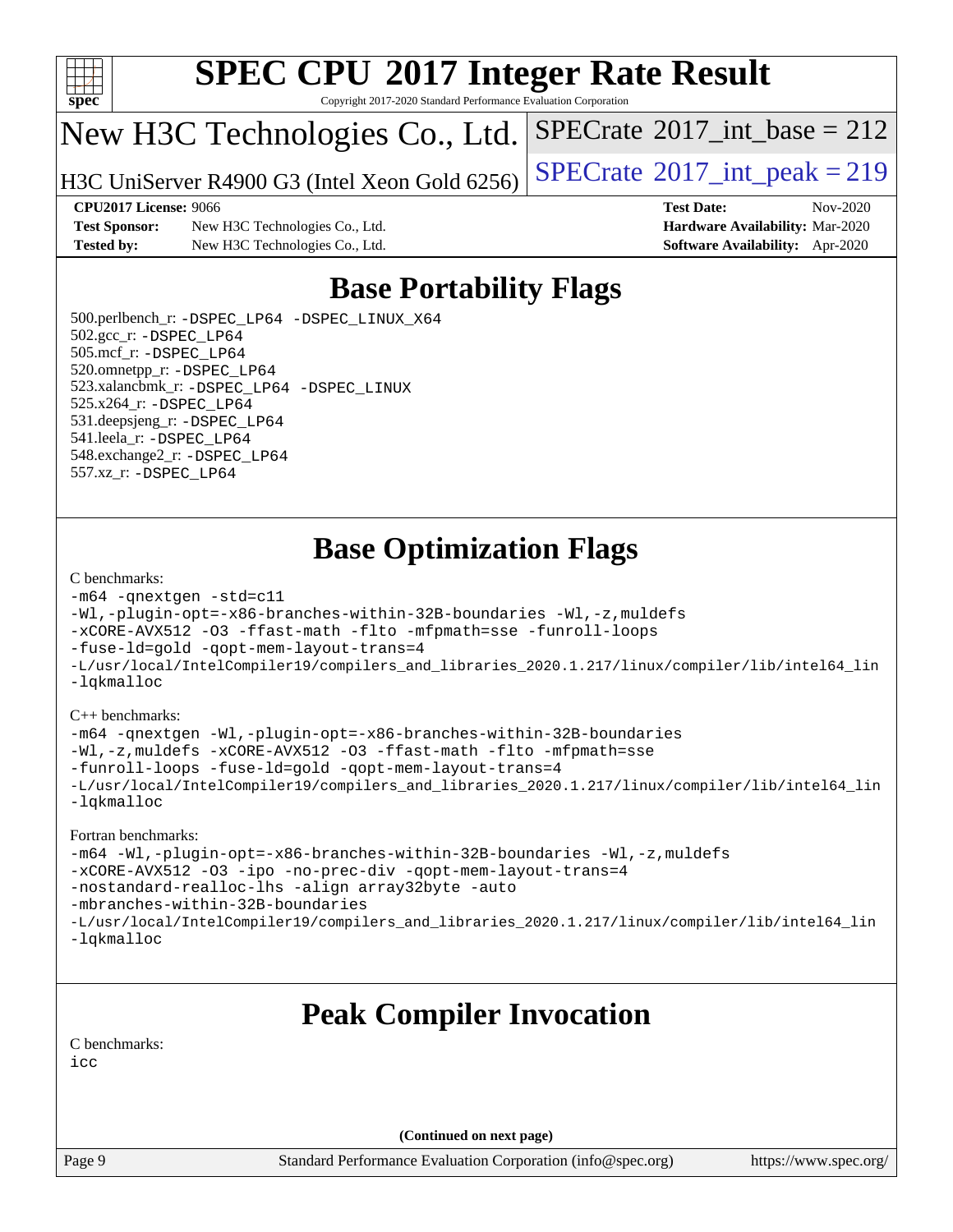

Copyright 2017-2020 Standard Performance Evaluation Corporation

## New H3C Technologies Co., Ltd.

H3C UniServer R4900 G3 (Intel Xeon Gold 6256)  $\vert$  [SPECrate](http://www.spec.org/auto/cpu2017/Docs/result-fields.html#SPECrate2017intpeak)®[2017\\_int\\_peak = 2](http://www.spec.org/auto/cpu2017/Docs/result-fields.html#SPECrate2017intpeak)19

 $SPECTate$ <sup>®</sup>[2017\\_int\\_base =](http://www.spec.org/auto/cpu2017/Docs/result-fields.html#SPECrate2017intbase) 212

**[Test Sponsor:](http://www.spec.org/auto/cpu2017/Docs/result-fields.html#TestSponsor)** New H3C Technologies Co., Ltd. **[Hardware Availability:](http://www.spec.org/auto/cpu2017/Docs/result-fields.html#HardwareAvailability)** Mar-2020 **[Tested by:](http://www.spec.org/auto/cpu2017/Docs/result-fields.html#Testedby)** New H3C Technologies Co., Ltd. **[Software Availability:](http://www.spec.org/auto/cpu2017/Docs/result-fields.html#SoftwareAvailability)** Apr-2020

**[CPU2017 License:](http://www.spec.org/auto/cpu2017/Docs/result-fields.html#CPU2017License)** 9066 **[Test Date:](http://www.spec.org/auto/cpu2017/Docs/result-fields.html#TestDate)** Nov-2020

## **[Peak Compiler Invocation \(Continued\)](http://www.spec.org/auto/cpu2017/Docs/result-fields.html#PeakCompilerInvocation)**

[C++ benchmarks:](http://www.spec.org/auto/cpu2017/Docs/result-fields.html#CXXbenchmarks) [icpc](http://www.spec.org/cpu2017/results/res2020q4/cpu2017-20201112-24388.flags.html#user_CXXpeak_intel_icpc_c510b6838c7f56d33e37e94d029a35b4a7bccf4766a728ee175e80a419847e808290a9b78be685c44ab727ea267ec2f070ec5dc83b407c0218cded6866a35d07)

[Fortran benchmarks](http://www.spec.org/auto/cpu2017/Docs/result-fields.html#Fortranbenchmarks): [ifort](http://www.spec.org/cpu2017/results/res2020q4/cpu2017-20201112-24388.flags.html#user_FCpeak_intel_ifort_8111460550e3ca792625aed983ce982f94888b8b503583aa7ba2b8303487b4d8a21a13e7191a45c5fd58ff318f48f9492884d4413fa793fd88dd292cad7027ca)

#### **[Peak Portability Flags](http://www.spec.org/auto/cpu2017/Docs/result-fields.html#PeakPortabilityFlags)**

 500.perlbench\_r: [-DSPEC\\_LP64](http://www.spec.org/cpu2017/results/res2020q4/cpu2017-20201112-24388.flags.html#b500.perlbench_r_peakPORTABILITY_DSPEC_LP64) [-DSPEC\\_LINUX\\_X64](http://www.spec.org/cpu2017/results/res2020q4/cpu2017-20201112-24388.flags.html#b500.perlbench_r_peakCPORTABILITY_DSPEC_LINUX_X64) 502.gcc\_r: [-D\\_FILE\\_OFFSET\\_BITS=64](http://www.spec.org/cpu2017/results/res2020q4/cpu2017-20201112-24388.flags.html#user_peakPORTABILITY502_gcc_r_file_offset_bits_64_5ae949a99b284ddf4e95728d47cb0843d81b2eb0e18bdfe74bbf0f61d0b064f4bda2f10ea5eb90e1dcab0e84dbc592acfc5018bc955c18609f94ddb8d550002c) 505.mcf\_r: [-DSPEC\\_LP64](http://www.spec.org/cpu2017/results/res2020q4/cpu2017-20201112-24388.flags.html#suite_peakPORTABILITY505_mcf_r_DSPEC_LP64) 520.omnetpp\_r: [-DSPEC\\_LP64](http://www.spec.org/cpu2017/results/res2020q4/cpu2017-20201112-24388.flags.html#suite_peakPORTABILITY520_omnetpp_r_DSPEC_LP64) 523.xalancbmk\_r: [-DSPEC\\_LP64](http://www.spec.org/cpu2017/results/res2020q4/cpu2017-20201112-24388.flags.html#suite_peakPORTABILITY523_xalancbmk_r_DSPEC_LP64) [-DSPEC\\_LINUX](http://www.spec.org/cpu2017/results/res2020q4/cpu2017-20201112-24388.flags.html#b523.xalancbmk_r_peakCXXPORTABILITY_DSPEC_LINUX) 525.x264\_r: [-DSPEC\\_LP64](http://www.spec.org/cpu2017/results/res2020q4/cpu2017-20201112-24388.flags.html#suite_peakPORTABILITY525_x264_r_DSPEC_LP64) 531.deepsjeng\_r: [-DSPEC\\_LP64](http://www.spec.org/cpu2017/results/res2020q4/cpu2017-20201112-24388.flags.html#suite_peakPORTABILITY531_deepsjeng_r_DSPEC_LP64) 541.leela\_r: [-DSPEC\\_LP64](http://www.spec.org/cpu2017/results/res2020q4/cpu2017-20201112-24388.flags.html#suite_peakPORTABILITY541_leela_r_DSPEC_LP64) 548.exchange2\_r: [-DSPEC\\_LP64](http://www.spec.org/cpu2017/results/res2020q4/cpu2017-20201112-24388.flags.html#suite_peakPORTABILITY548_exchange2_r_DSPEC_LP64) 557.xz\_r: [-DSPEC\\_LP64](http://www.spec.org/cpu2017/results/res2020q4/cpu2017-20201112-24388.flags.html#suite_peakPORTABILITY557_xz_r_DSPEC_LP64)

#### **[Peak Optimization Flags](http://www.spec.org/auto/cpu2017/Docs/result-fields.html#PeakOptimizationFlags)**

[C benchmarks](http://www.spec.org/auto/cpu2017/Docs/result-fields.html#Cbenchmarks):

```
 500.perlbench_r: -Wl,-z,muldefs -prof-gen(pass 1) -prof-use(pass 2)
-xCORE-AVX512 -ipo -O3 -no-prec-div
-qopt-mem-layout-trans=4 -fno-strict-overflow
-mbranches-within-32B-boundaries
-L/usr/local/IntelCompiler19/compilers_and_libraries_2020.1.217/linux/compiler/lib/intel64_lin
-lqkmalloc
 502.gcc_r: -m32
-L/usr/local/IntelCompiler19/compilers_and_libraries_2020.1.217/linux/compiler/lib/ia32_lin
-std=gnu89
-Wl,-plugin-opt=-x86-branches-within-32B-boundaries
-Wl,-z,muldefs -fprofile-generate(pass 1)
-fprofile-use=default.profdata(pass 2) -xCORE-AVX512 -flto
-Ofast(pass 1) -O3 -ffast-math -qnextgen -fuse-ld=gold
-qopt-mem-layout-trans=4 -L/usr/local/jemalloc32-5.0.1/lib
-ljemalloc
 505.mcf_r: basepeak = yes
                                      (Continued on next page)
```